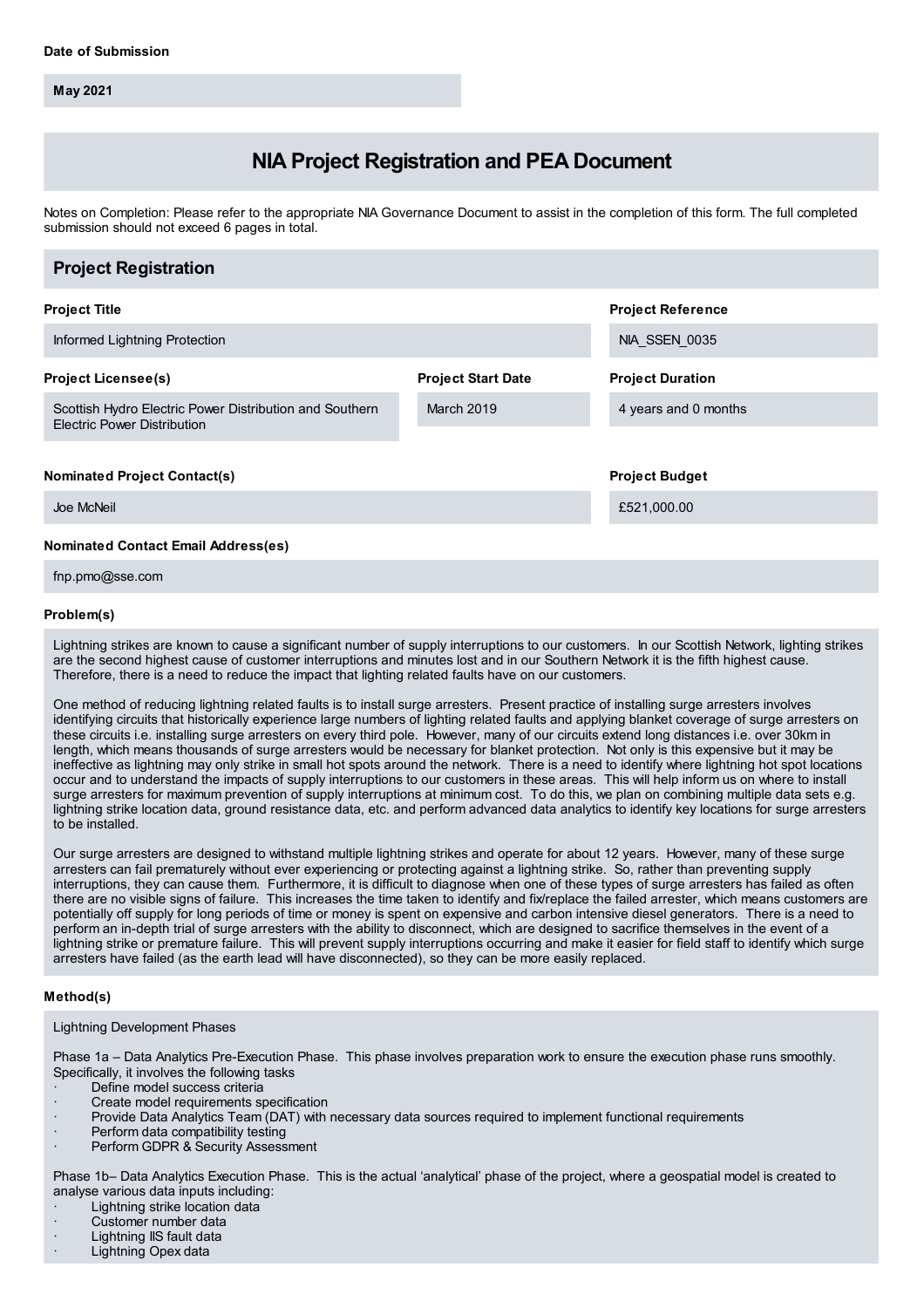· Ground resistivity data · GIS asset data

The objective of this phase is to identify high risk areas or 'hot spots' where lightning protection should be installed. Both probability of strike and impact of strike will be utilised in the identification process i.e. high-risk sites will not only be susceptible to lightning strikes, but also contain a significant number of customers that are at risk of experiencing a lightning related outage.

Phase 2 – Internal review of high risk sites: Once the high-risk sites have been identified, the specific sections of these circuits, identified for lightning protection, will be reviewed internally. This is to confirm they are suitable for protection e.g. confirm no investment is planned to take place that may address the lightning issue and to sense check that these are suitable for protection.

Phase 3 – Lightning protection procurement: Surge arresters will be installed on the network i.e. surge arresters with earth lead disconnects. Surge arresters with earth leads that disconnect can prevent outages from occurring if the surge arrester unit faults. This is a common occurrence that can lead to an unplanned outage.We will also consider the installation of novel surge arresters, such as those with drop out mounts, that are able to prevent the need for unplanned outages after the arrester is spent or reaches end of life.

Phase 4 – Installation: Lightning protection equipment will be installed in locations defined by the data analytics model.

Phase 5 – Monitoring & Analysing: Weekly monitoring of IIS and strike data will take place, possibly moving to fortnightly or monthly depending on the value of frequent monitoring. Annual reporting will take place detailing lightning strike frequency and IIS costs on selected locations. Any learning will also be detailed here e.g. faulty equipment, issues, etc.

Phase 6 – Reporting, Dissemination & Closedown: learnings derived from the project will be used to create new policy and processes on lighting protection investment methodology. Any learning will be shared with the wider DNO community.

# **Scope**

- Only 11kV and 33kV circuits will be protected.
- Protection will target lightning related faults only.
- Development of the lightning model is for analytical purposes only.

Results will be reviewed over a four-year period, but this time scale can be shortened if objectives are met earlier.

#### **Objectives(s)**

1) Develop a 'point in time' lightning analysis tool that can be used to locate lightning protection equipment in the most optimal way i.e. integrate various data sets and update visual display as described in phase 1a and 1b above.

- 2) Install lightning protection equipment in 'optimal' locations provided by the lightning analysis tool.
- 3) Monitor and analyse fault data to confirm effectiveness of lightning protection.
- 4) Update internal policies and procedures if the project is successful.
- 5) Share learnings with wider audience.

#### **Success Criteria**

The project will be a success if:

1) A point in time analytical tool is sufficiently developed so that it can integrate the different data sources described in phase 1b and perform advanced analytics, so that it can be used for the purpose of deciding where to place lightning protection equipment down to the nearest pole.

2) We install lightning protection equipment safely, on time and within budget.

3) We prove the effectiveness of this methodology for protecting against lightning related faults from a cost and fault reduction point of view.

#### **Technology Readiness Level at Start**

TRI 1

**Technology Readiness Level at Completion**

TRI<sub>8</sub>

# **Project Partners and External Funding**

N/A

# **Potential for New Learning**

The findings from this project will:

1) Discover if this methodology is effective for protecting against lightning faults.

- 2) Determine the effectiveness of surge arresters with disconnects on the network.
- 3) Advance the geo-spatial analytical capabilities of digital tools in the field of lightning protection.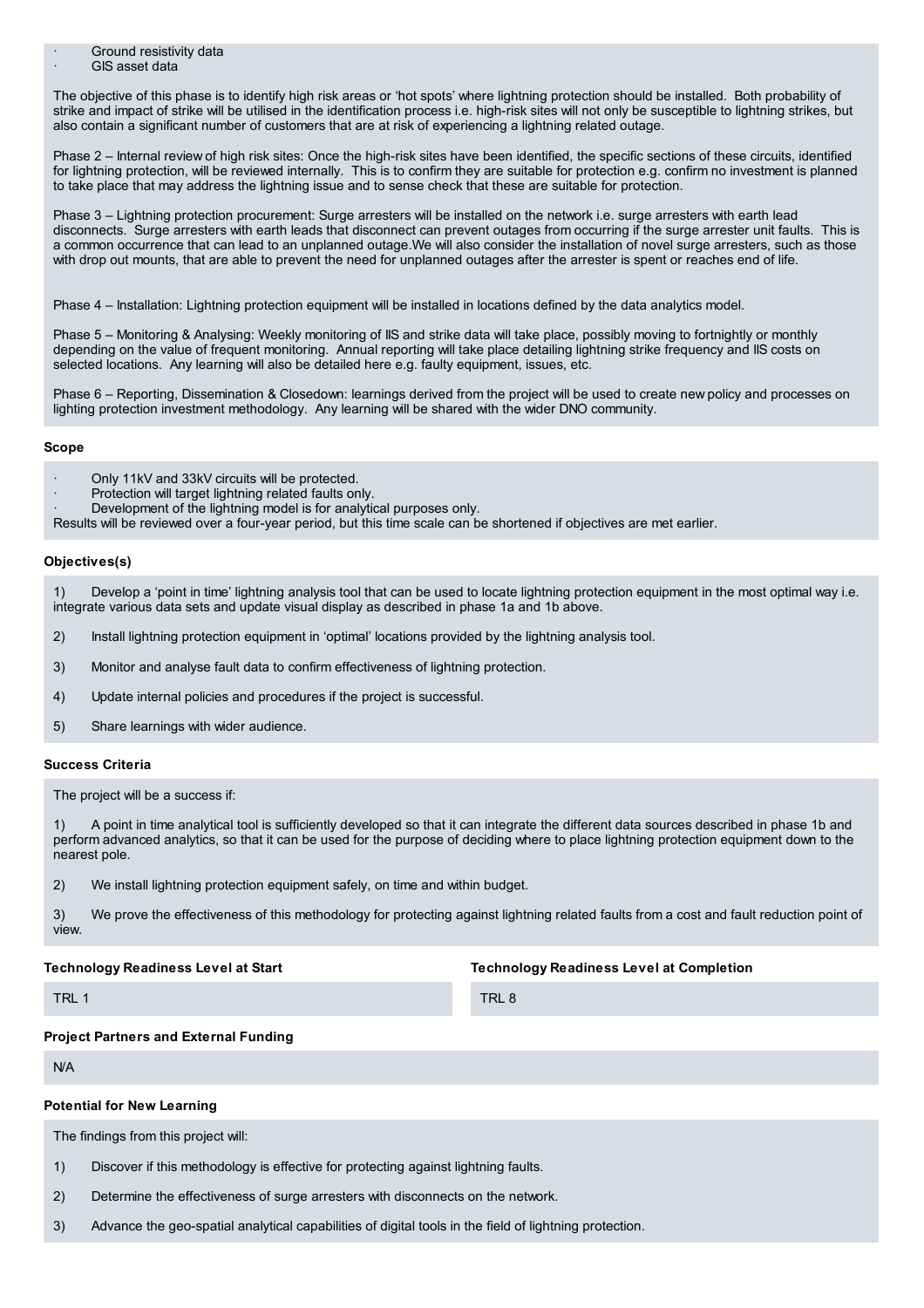#### **Scale of Project**

This project is focusing primarily on lightning analysis, of which limited data sets are available and as such should not be overly complex. It is expected that the modelling phase will take about 3 months in total to complete.

Investment in lightning protection equipment will not be large as we are trialling new kit to determine its effectiveness on the network and funds are limited.

The length of the project is expected to be about 4 years. This is due to the randomness associated with lighting. It may therefore take some time before we can form conclusions on the success of the project.

#### **Geographical Area**

This project will be located across both our Scottish & Southern regions.

#### **Revenue Allowed for in the RIIO Settlement**

None. No allowance was provided for additional protection against lightning.

# **Indicative Total NIA Project Expenditure**

£521k

# **Project Eligibility Assessment**

**Specific Requirements 1**

1a. A NIA Project must have the potential to have a Direct Impact on a Network Licensee's network or the operations of the System Operator and involve the Research, Development, or Demonstration of at least one of the following (please tick which **applies):**

| A specific piece of new (i.e. unproven in GB, or where a Method has been trialled outside the GB the Network Licensee must justify<br>repeating it as part of a Project) equipment (including control and communications systems and software) | $\times$ |
|------------------------------------------------------------------------------------------------------------------------------------------------------------------------------------------------------------------------------------------------|----------|
|                                                                                                                                                                                                                                                |          |
| A specific novel arrangement or application of existing licensee equipment (including control and/or communications systems<br>and/or software)                                                                                                |          |
|                                                                                                                                                                                                                                                |          |
| A specific novel operational practice directly related to the operation of the Network Licensee's System                                                                                                                                       |          |
|                                                                                                                                                                                                                                                |          |
| A specific novel commercial arrangement                                                                                                                                                                                                        |          |

#### **Specific Requirements 2**

**2a. Has the Potential to Develop Learning That Can be Applied by all Relevant Network Licensees**

#### **Please explain how the learning that will be generated could be used by relevant Network Licenses.**

- 1) Adopting the methodology used in this project to analyse lightning risk on their networks.
- 2) Using the learning generated by this project to create a similar digital application.
- 3) Installing new more cost-effective surge arresters that have been trialled in the UK as a result of this project.

# Please describe what specific challenge identified in the Network Licensee's innovation strategy that is being addressed by the **Project.**

This project addresses the 'reliability' challenge. It aims to reduce both customer interruptions (Cis) and customer minutes lost (CMLs) by reducing the number of lightning faults on our network.

#### **2b. Is the default IPR position being applied?**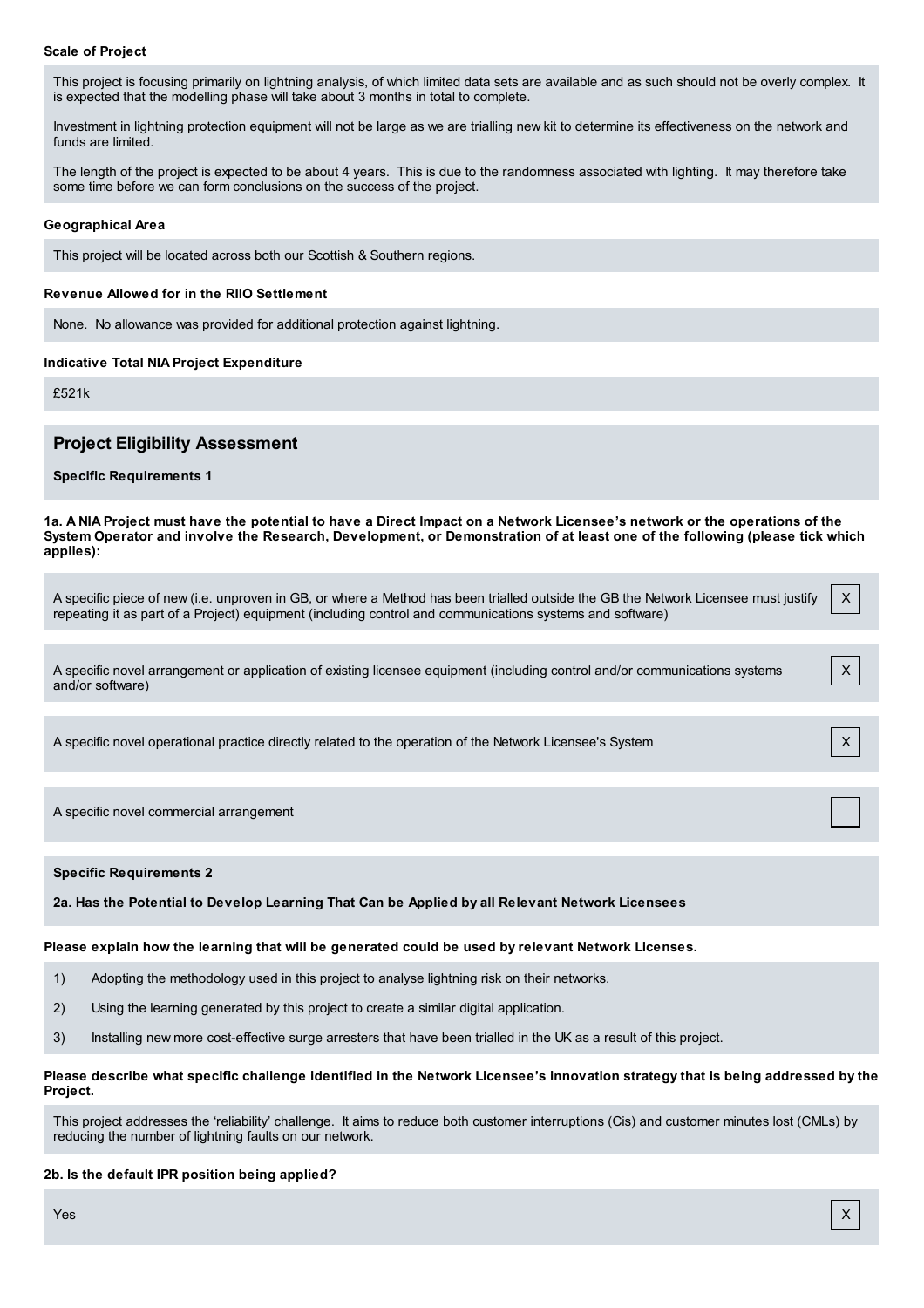Yes X

#### **Please provide an estimate of the saving if the Problem is solved.**

£210k per annum (depending on how many circuits are protected).

#### Please provide a calculation of the expected financial benefits of a Development or Demonstration Project (not required for **Research Projects). (Base Cost - Method Cost, Against Agreed Baseline).**

#### **Assumptions**

· Incentive Interruption Scheme (IIS) costs are used to demonstrate savings. These are the costs Ofgem use to reflect the value of customer minutes lost and customer interruptions from a monetary point of view. No capital savings are expected to be realised by this project. Some operational savings from reduced use of diesel generators are expected, but have not been included here.

· Costs and savings are spread over a 12-year period, which is the average expected life span of lightning protection equipment (surge arresters).

Project costs i.e. model development, project management time, etc. have been excluded in order to calculate the benefits of this in a business as usual environment.

· This project is assumed successful and as a result 30 circuits at high risk of experiencing lightning faults will be protected.

Optimal location of lightning protection will reduce IIS costs by 50% per circuit.

#### Base cost

Scenario: 30 circuits with no lightning protection.

30 circuits with high risk of experiencing lightning faults @£25k average annual lightning related IIS costs per circuit = £750k IIS cost per annum and £9m over 12 years.

#### Method cost

Scenario: 30 circuits with 'optimal' lightning protection.

Lightning protection equipment procurement & installation: 30 circuits @ £50k per circuit = £1.5m over 12 years.

50% reduction in lightning faults due to protection = £4.5m over 12 years

Total method  $cost = £4.5m+£1.5m = £6m$  over 12 years

Base cost of £9m – Method cost of £6m = £3m saving over 12 years or £250k per annum

#### Please provide an estimate of how replicable the Method is across GB in terms of the number of sites, the sort of site the method could be applied to, or the percentage of the Network Licensees system where it could be rolled-out.

This method can be rolled out to all GB DNO regions. The frequency of lightning strikes and lightning related faults will determine the possible savings.

Assuming savings are similar across all 8 DNO regions in the UK:

£3m x 8 = £24m GB savings over 12 years or £2m per annum (average).

# **Please provide an outline of the costs of rolling out the Method across GB.**

Assuming costs are similar for all 8 DNO regions in the UK:

£6m  $x$  8 = £48m costs over 12 years or £4m per annum (average).

#### **2d. Does not Lead to Unnecessary Duplication**

Yes X



#### **Please demonstrate below that no unnecessary duplication will occur as a result of the Project.**

Presently there is no analytical tool that is able to perform geospatial analytical capabilities while integrating several data sources in order to determine optimal location of lightning protection equipment. This project builds on the learnings from an existing technology (Lightning tracker app) that was created as part of an NIA project and thus advances our capabilities and understanding in the field of lightning.

If applicable, justify why you are undertaking a Project similar to those being carried out by any other Network Licensees.